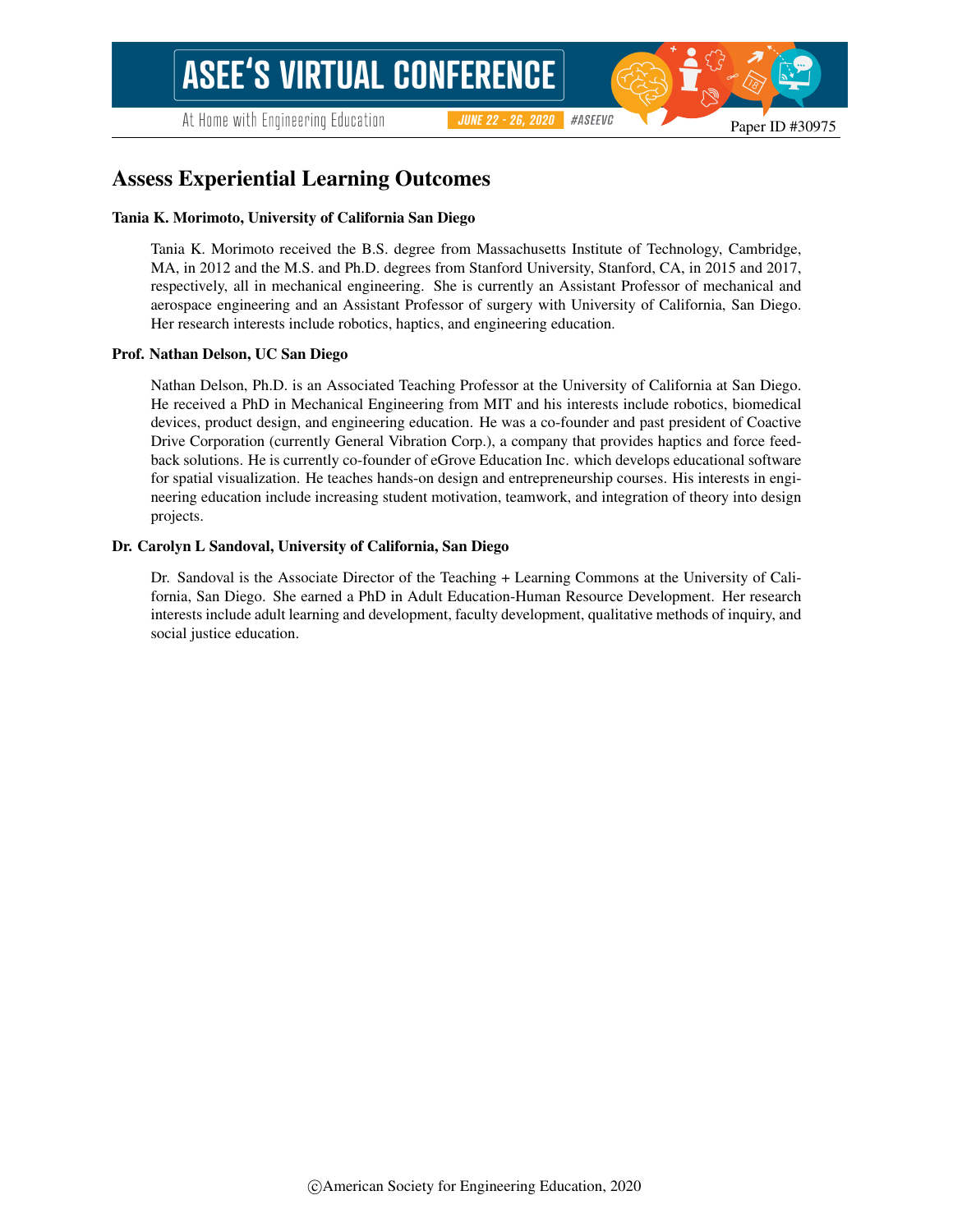# **Integration of Weekly Reflections in an Introductory Design Class to Assess Experiential Learning Outcomes**

# **I. Introduction**

Hands-on design courses, particularly at the introductory level, have gained popularity in engineering curriculum over the past decade. Most of these courses have a number of objectives relating to the development of traditional technical skills, including familiarization with design and shop tools, incorporation of physics into design decisions, and methods for analysis and testing. These courses, which are a form of experiential learning,, can have a number of additional broader objectives as well. These broader objectives can include fostering creativity, persistence in overcoming obstacles, making all students welcome regardless of their prior experience in design, and understanding how to work on a team and manage a project. While assessment of traditional technical and analytical skills is straight-forward to assess in exams and report questions, attainment of the broader objectives is more difficult to measure. In addition, measuring many of these objectives, in particular, creativity and persistence in overcoming obstacles, is not just about measuring a final score, but it is about understanding the students' learning process along the way.

To address this need and better understand the success of achieving the educational objectives of the design course, a weekly reflection that included both multiple choice and free response questions was implemented in an introductory design course. There were 114 students enrolled, and the course consisted of both lectures, as well as labs (which were broken into sections with 24 students maximum). The reflection questions investigated student's self-assessment of both their traditional engineering skills, as well as the experiential components of the course. Notably, students could provide written descriptions of insights on their creative blocks and breakthroughs on a weekly basis.

By analyzing the weekly reflection data, along with student grades and demographics, there is a significant amount of insight we can gain into student learning and the learning process. For this paper, we have chosen to focus our analysis on the context of better understanding student learning on creativity. This decision to focus on creativity is motivated by both its importance as an essential skill for engineers, as well as its difficulty to teach and assess.

There were three main research questions we aimed to address. (1) How did elements of our course design, including the course structure, impact student learning on creativity? (2) What can we learn from reflections about students' creativity in an experiential learning environment? And (3) How can reflections be used as a *learning tool* as well as a *formative assessment tool*? The goal of this work is to ultimately understand how instructors can use reflections to better facilitate, encourage, and foster creativity.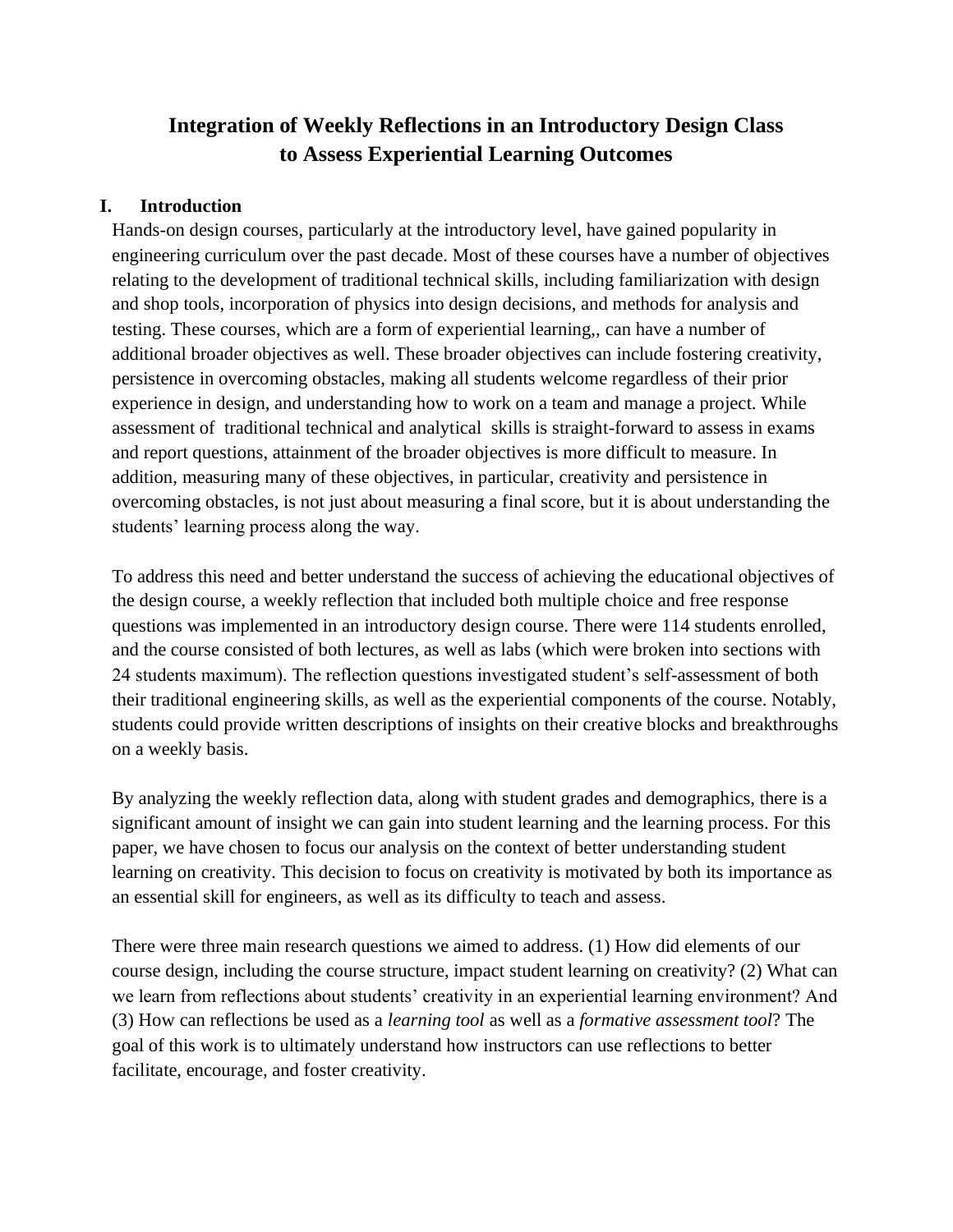# **II. Background**

## **A. Course design and objectives**

The course is designed as an experiential learning environment, in which students are directly implementing and using what is being studied (Tate, 1978). This means that learning goes beyond reading, listening, writing, and hearing about a concept, but also includes using these skills to tackle a challenging objective. As such, the course has both technical, as well as experiential learning objectives.

The main technical objective included learning to apply engineering analysis and tools to the design and fabrication of working machines. Computer-Aided Design (CAD), basic shop tools, power and energy analysis, and free body diagrams were the main engineering tools focused on in the course. The experiential learning objectives included creativity, teamwork, persistence, and project management. It is important to achieve these learning objectives for all students regardless of their background, so inclusivity is also an important consideration in course structure. Although these skills are critical for a successful career in engineering, they are often not explicitly included in lecture based course outcomes. Student ability and learning in these areas is also not typically assessed, likely due to the lack of metrics available to evaluate this type of learning.

We have therefore introduced a weekly reflection, including both multiple choice and free response questions, into the course structure. The importance of reflection on teaching and learning has been well documented (Boud, Keogh, & Walker; Brookfield, 1990; Dewey, 1993, King & Kitchener, 1994; Schön, 1983). Providing students with opportunities to reflect on their learning helps them develop metacognitive skills--thinking about one's own thought process--to guide and improve learning (Flavell, 1979). At the same time, engaging in reflective teaching can help instructors gain insight into how students learn (Brookfield, 1995). In addition, the experiential learning cycle developed by Kolb (1984; updated 2014), built upon the work of Dewey (1993) to include concrete experience, reflective observation, abstract conceptualisation, and active experimentation. The cycle describes the recursive nature of learning and emphasizes reflection as a critical feature of learning.

Both the technical and experiential objectives of this course were taught mainly in the context of two course projects– the first completed individually and the second completed in a team of three or four. There were a number of motivations for this specific course design. In particular, the purpose for structuring the first project, which required both design, fabrication, analysis, and testing, as an individual project, was to encourage each student to become more comfortable and confident in his or her technical skills. Particularly for an introductory course consisting of lower-level undergraduates and first-year transfer students, there tends to be a wide range of experience levels in hands-on design coming into the class. The first project aims to level the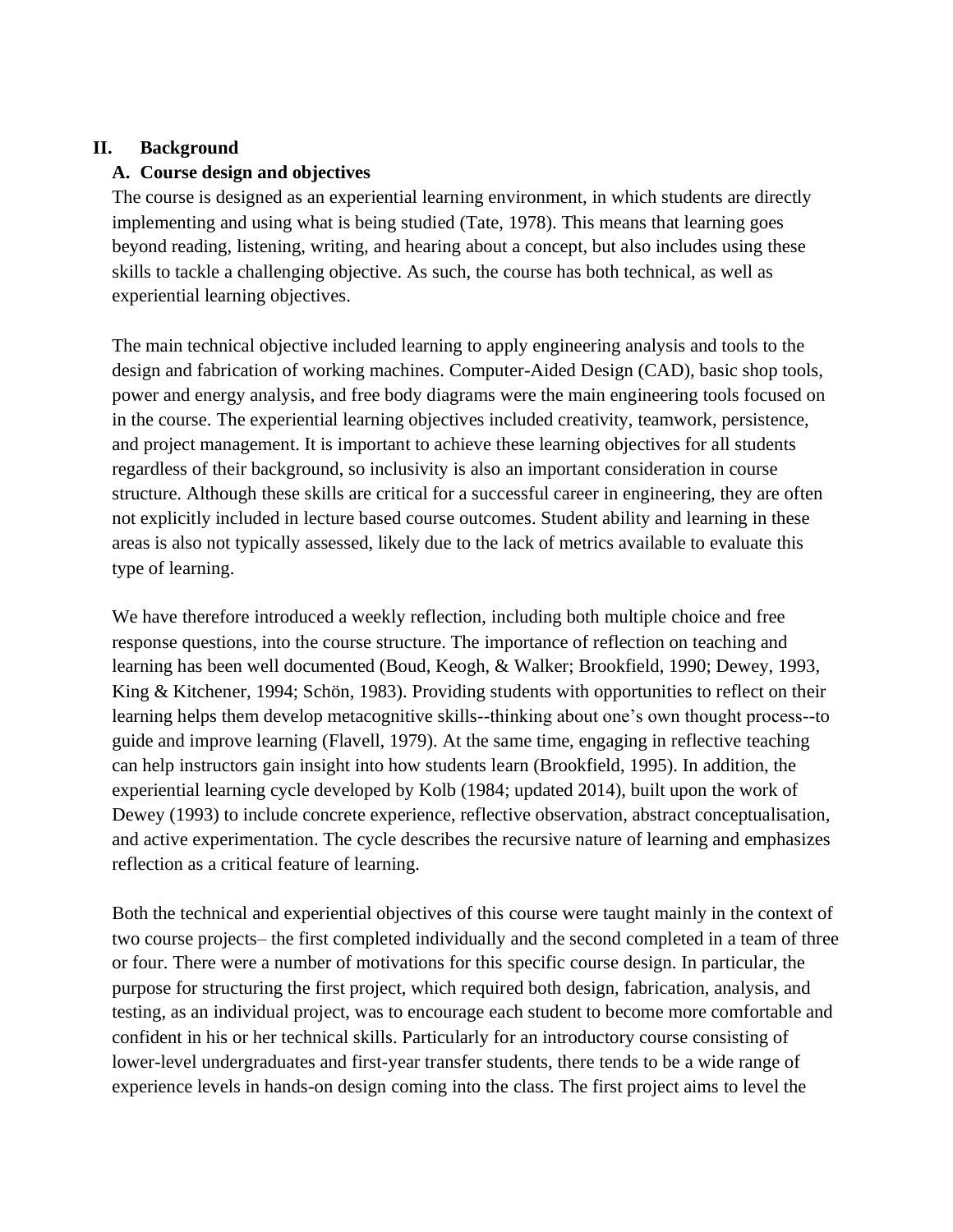playing field, equip students with the technical skills they need for the group project, and create a welcoming and inclusive environment, where students feel empowered by designing and building their very own working pendulum clock. The second project was formatted as a classwide robot contest. Groups of three to four students were assigned to work together to build a robot using only the materials provided, in order to compete against other teams' robots. The competition format tends to motivate students, and the team aspect encourages student interaction and collaboration. The study was conducted under IRB approval number ######, and students were provided the opportunity to opt out of use of their data in this study.

## **B. Creativity**

## **Defining Creativity**

Creativity has been defined as the ability to produce novel ideas and involves idea generation, evaluation,, analysis, testing, as well as taking risks, and combining and connecting ideas in new ways (Guilford, 1956; Sternberg, 2001; Torrance, 1974; Treffinger, Isaksen, & Dorval, 2000, Weisberg, 1999). Researchers in the field of psychology categorized creative abilities into four constructs: 1) fluency—quantity of relevant ideas; 2) flexibility—variety of ideas; 3) originality—unusual yet relevant ideas; and 4) elaboration—the number of details in each idea (Guilford, 1956; Torrance, 1966). Building on these constructs and applying them to the design process of engineering, Shah, Vargas-Hernandez & Smith (2002) use the terms novelty (how unusual or unexpected an idea is compared to others), variety (measure of the explored solution space when generating ideas), quantity (number of ideas generated), and quality (feasibility of an idea and the degree to which it meets the design specifications), noting that "an engineering design must not only be novel (unusual, unexpected) but it must also satisfy some intended function(s) to desired specifications (have desired utility)" (p. 111). Creativity in engineering is also discussed as "functional creativity" by Cropley & Cropley (2005) who also highlight that engineering products typically need to serve a useful function.

# **Challenges to Teaching Creativity**

Creativity in engineering has been identified as an essential skill, yet there are few engineering programs that offer courses that teach creativity (Charyton & Merrill, 2009). While there may be several curriculum constraints related to this, researchers highlight specific challenges to teaching creativity skills—assessment being one such challenge. To address this challenge, Shah et al. (2002) developed metrics for measuring one aspect of the creative process—ideation effectiveness. Kim (2014) proposed a Creative Process and Outcome Assessment framework that includes rubrics to assess team projects in engineering design courses. To evaluate student learning outcomes in three core design courses taught in the first three years and a capstone course taught in the fourth year of a design-intensive undergraduate engineering curriculum, Plantanitis & Pop-Iliev (2010) developed evaluation rubrics. The rubrics were used to assess student performance on design projects assigned to them throughout their four years in the program. Students' projects were assessed on multiple dimensions, including creativity and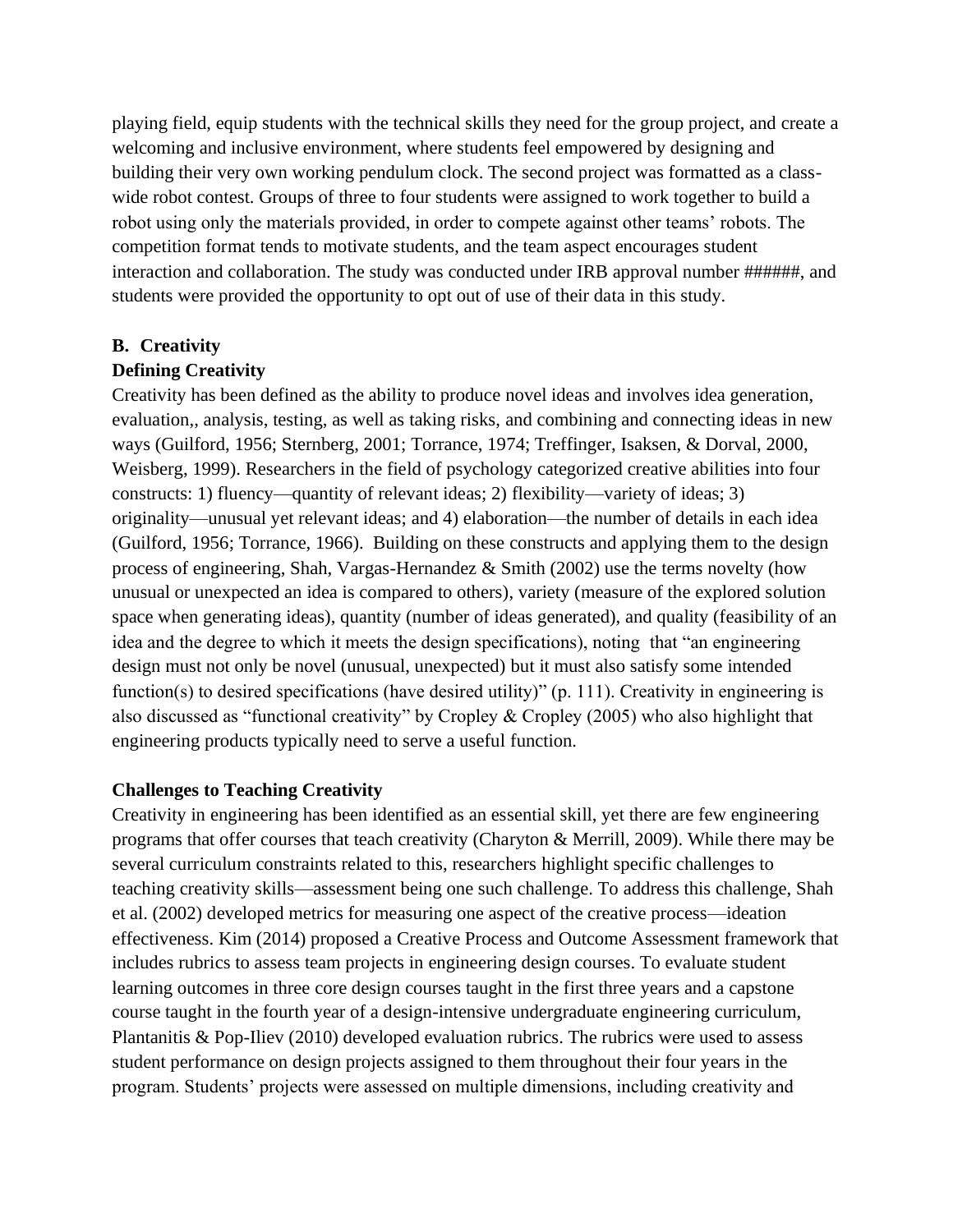aspects of the creative process. Applying the rubrics throughout the curriculum provided instructors with a "roadmap" to teach more effectively, clarify expectations for students, and better assess final projects.

Students' academic trajectories into engineering is another identified challenge. According to Court (1998), because of the emphasis on math and physics in engineering students' educational backgrounds, many engineering students are unfamiliar with creative thinking, and thus find it difficult and "unnatural to their normal thinking" (p. 146). Despite these challenges, creativity can be taught (Fischer, 1994; Richards, 1993; Scott, Leritz & Mumford, 2004). As Court (1998) notes, "Creativity is not a 'magical' ability. If you can think, you can learn to think creatively. Therefore, the methods for creativity should become part of the basic toolkit of designers" (p. 146).

## **Teaching Creativity**

Opportunities for students to learn creative skills in engineering are often found in courses that incorporate experiential, open-ended, problem-based, and project-based learning into the design of the course. While shown to be effective in helping students develop higher order thinking skills and metacognition (when well designed and taught), these approaches to teaching often require instructor professional development (Capraro & Slough, 2013). Several studies in engineering education offer insights into teaching effectively using these approaches. Findings from one case study research project that examined instructional practices related creativity in seven engineering courses at one university (Daly, Mosyjowski, & Seifert, 2014), highlight the importance of course design in teaching students creative thinking skills. Specific course design suggestions include: 1) Make creativity a specific learning goal in the course; 2) Ensure that creativity is assessed and provide specific feedback related to developing creative skills. This can help students recognize the importance of these skills and provide guidance on where and how to improve; and 3) Integrate specific learning opportunities that focus on building creative skills. The complexity of these assignments can vary depending on the context and structure of the course and include such assignments as asking students to identify multiple approaches to solving a homework problem, assessing the viability of alternative concepts, and an open-ended project with multiple opportunities to build creative skills. Through a review of several publications, Liu & Schonwetter (2004) identify concrete ideas for teaching creativity in engineering by applying Treffinger's creative learning model. Incorporating systematic techniques to develop engineering students' creative skills, Bailee (2002) introduced an idea pathway model with specific exercises that can be used to teach creativity. While there are challenges associated with teaching creativity in engineering, there are many examples from which to learn.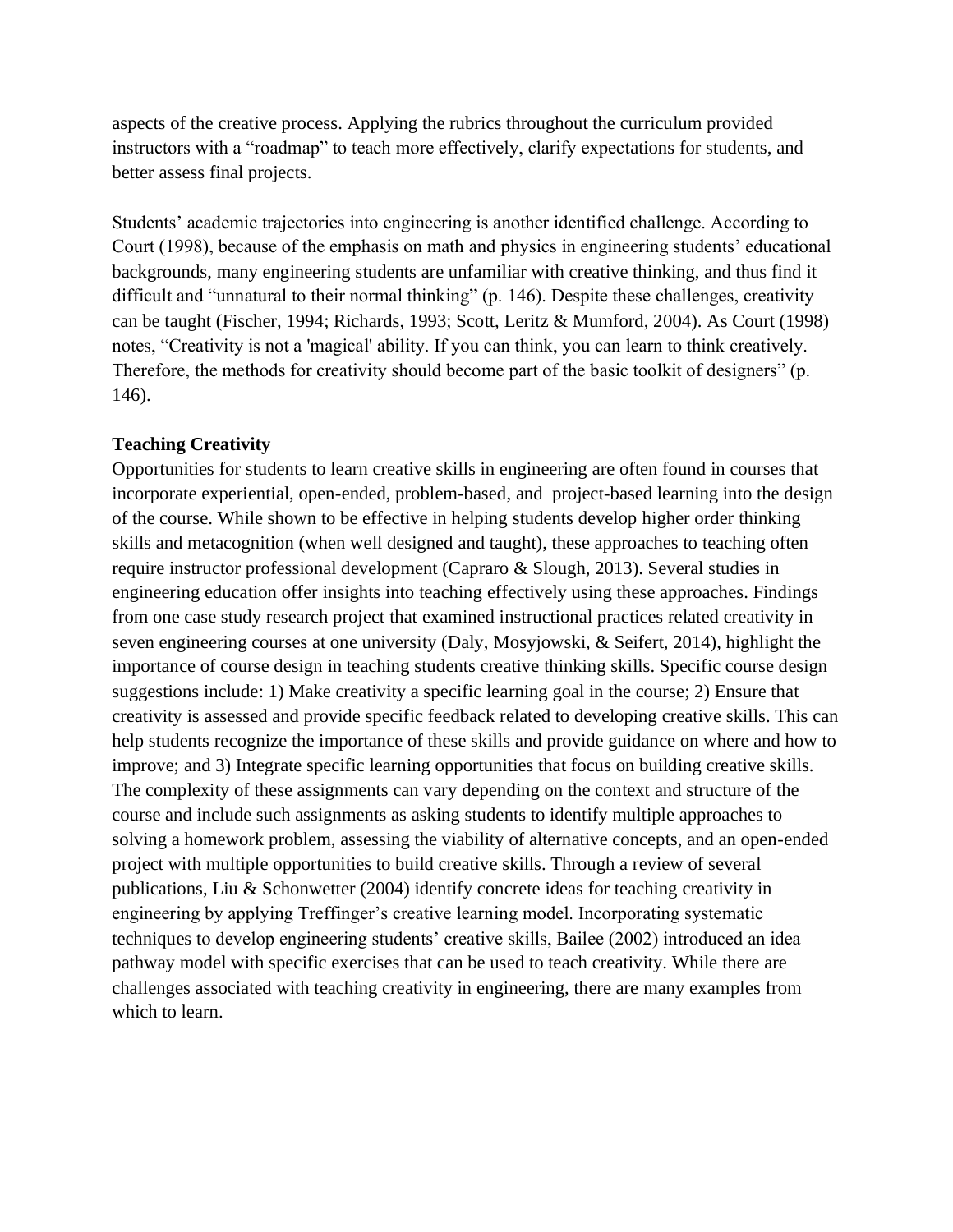# **Teaching Creativity in This Course**

Creativity is not only a learning objective of this course, but it is also explicitly incorporated into the course structure. For example, there is a lecture devoted entirely to creativity, in which students learn how preconceived notions can limit one's creativity, how to use a solution neutral environment to define the problem, and how to generate functional requirements motivated by an approach described by Suh (1990). Examples are also presented of overcoming conceptual blocks using examples from Adam (2001) supplemented with instructor examples. Students watch a video of a Shopping cart redesign by the IDEO design firm, and answer a questionnaire that elicits the importance of developing a wide range of design concepts and deferring judgment early in the concept generation phase. Each student is required to develop 4 different design concepts for their robot. Moreover, the initial students' design concepts are developed individually before teams are formed in week 4. This approach prevents one student's concepts from quickly dominating the creative process and limiting the range of design solutions considered. A team of 4 students will have 16 different design concepts using a Pugh cart. Emphasis is placed on using the Pugh chart for communicating ideas rather than using the scoring alone for selection of the design concept to pursue. Students are asked to keep track of their conceptual blocks and conceptual breakthroughs during the team robot design project. A new robot contest is introduced each time the class is taught so that students have a genuine open-ended design experience. Each student has a final report to complete where a section on the design process can be filled out with an example relating to creativity.

# **III. Research Methods & Data Gathering**

# **A. Critical Assignments**

Although there were numerous assignments throughout the course, there were a few critical ones relevant to this analysis, as described below:

- Individual Clock Project. This is a 4-week individual project where students use CAD and a Laser cutter to create a simple pendulum clock with an escapement mechanism. They use drills, reamers, tappers, and an arbor press to build the clock. Then they write a report about the timing of their pendulum, comparing theoretical prediction of measured performance. While the mechanical design of the clock is provided to students, there is the opportunity for each student to design the shape and aesthetics of their pendulum, which also affects the clock's timing...
- Individual Concept Generation for the Robot Contest in Week 3. Each quarter a new robot contest challenge is created, so students have a truly open-ended design experience without a known best solution. Each student creates hands sketches of 4 different concepts for their robot, before teams are formed.
- Team formation in Week 4 is not an assignment per se. However it is done randomly by the course instructional team. This is meant to create more diverse teams.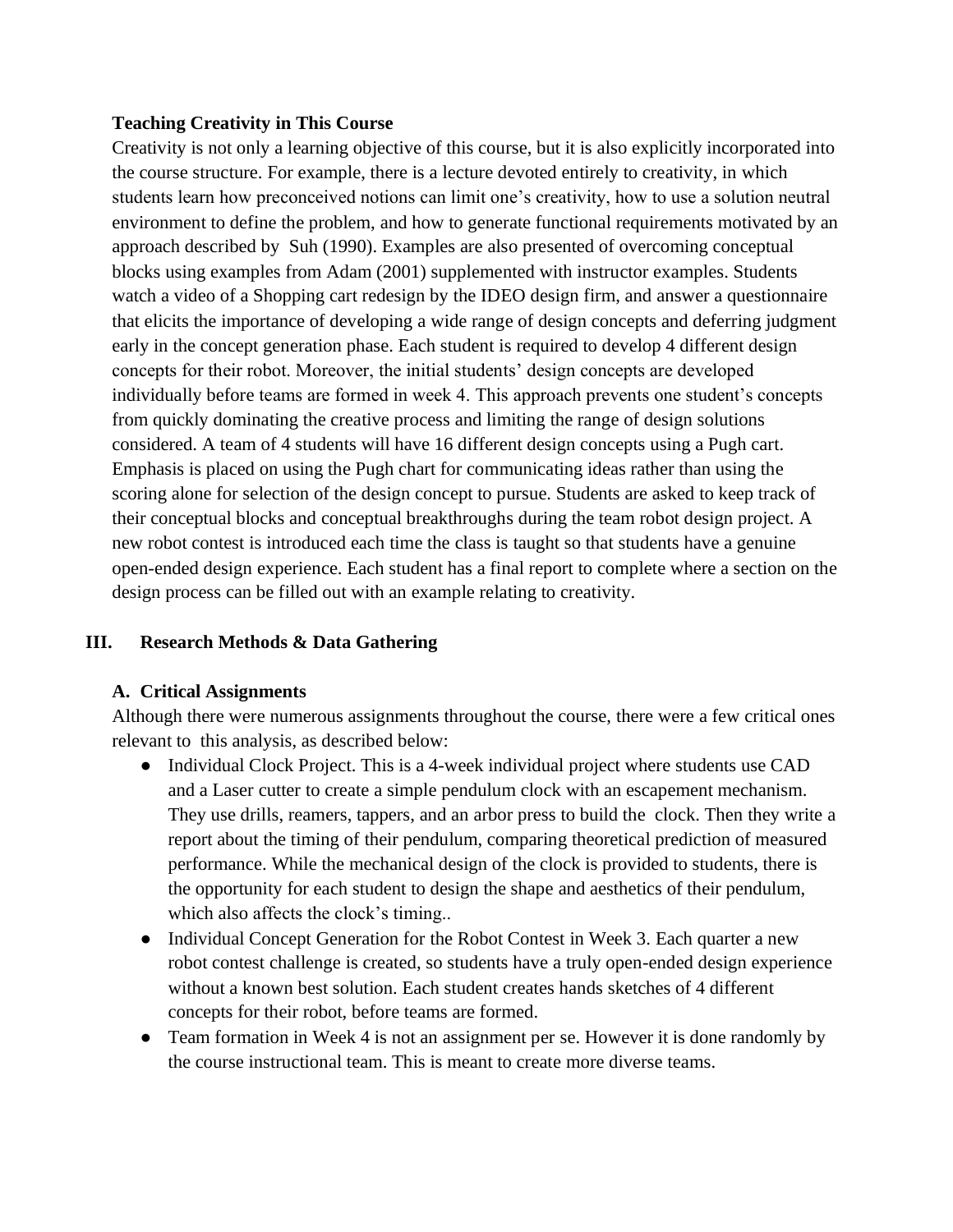- Energy Analysis in Week 5. Here teams measure the energy and power in all their kit components including geared motors, non-geared motors, and springs.
- Risk Reduction Presentation in Week 6. This a project management assignment meant to focus the team on reducing risk. Each team identifies an area of high risks and builds a proof-of-concept device to see if that concept is a viable design approach. This is presented to faculty who visit each section that week.
- Robot Scoring of Small Number of Points in Week 8. This is a high pressure deadline where students are tasked with demonstrating a fully functioning robot that can score a designated small number of points. Students that fail to reach this objective, create a plan with their section tutor. Partial credit is possible if the robot can score points within a week after the deadline. This partial credit grade is used as one the metrics used in this study to identify teams that are struggling with design challenges.
- Oral Presentation in Week 10. Each team gives an oral presentation of their robot, use of theory and project management in the design process.
- In Section Robot Contest in Week 10. This is a head-to-head contest within the 6 teams of each section. The instructor also inspects the robot at this point for determining robot hardware grading. The robot hardware grade is based on the function of the machine such as scoring points in a reliable fashion.
- Individual Final Robot Report. Each student writes a robot report on 1 component of the robot. This includes a theoretical analysis as well as a discussion of the design process they went through.
- Classwide robot contest during finals week. This contest is meant as a celebration for the class, and poor performance in this contest does not negatively impact the course grade. But good performance in this contest can boost the grade.

# **B. Reflection assignments**

Three sets of reflections were created. The first set was assigned during weeks 2-4 when students were working on their individual clock project. The second set was assigned during weeks 5-10 when students were working on their team robot project, and it consisted of the same set of questions from the first set plus additional questions relating to teamwork and project management. And the final reflection End-Of-Quarter reflection incorporated additional questions relating to the amount learned throughout the entire course in the areas of CAD, Shop Tools, Engineering Analysis, Teamwork, Project Management, Creativity, Machine Design, Oral Presentations, Written Reports, and Ability to Overcome Obstacles.. Completing the reflection was worth very few points (0.3% each week), and if students did decide to complete it, only the multiple choice questions were required. All qualitative free responses were fully optional and provided no grade benefit. The multiple-choice questions asked students to rate their level of comfort, effectiveness, or confidence on a 5-point Likert scale. They were also given the option to select "not applicable". The free response questions were all encouraged but not required, and focused on students' creative blocks and breakthroughs, positive and negative team experiences,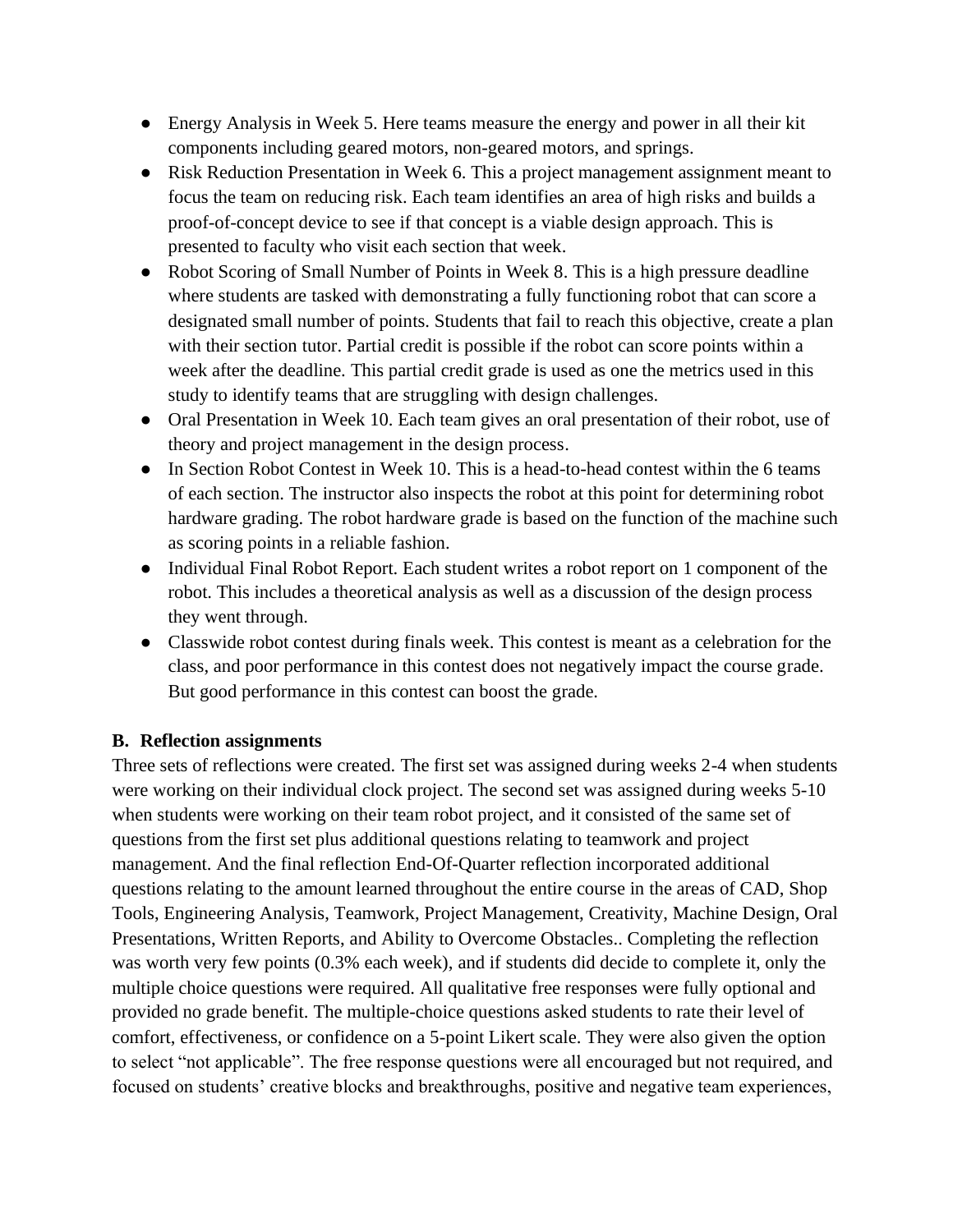and use of math or physics. See the Appendix for a full list of the reflection questions. The focus of this paper was to analyze responses to questions related to students' creativity, but we also looked at other factors that correlated with student reflections..

## **IV. Analysis and Results**

# **A. Quantitative Results**

A reflection assignment by its nature is a self evaluation of performance in the class. This study aims to correlate weekly reflections to learning that occurs in the class. Grades on assignments are a traditional way of quantifying learning. However, in a design class with team projects, grades do not necessarily capture the full extent of the learning. For example, in open-ended design projects some initial designs concepts may work well off-the-bat while others may lead down a deadend or require a much more iteration. Thus, in MAE 3, the final robot performance and grade on the robot project may not fully capture the learning that occurs during the design process. Furthermore, teammate performance also has an impact on an individual's grade on the project. Since there are so many factors that impact hardware performance in a project, if we looked only at grades we would be missing much of the learning. Another metric for learning is the End-Of-Quarter multiple-choice ratings where students self-assessed their learning throughout the quarter. While this is a subjective measurement, it is especially useful for quantifying the learning in the broader objectives of the course such as creativity and persistence. Accordingly, we looked at correlations between weekly reflections, assignment grades, and End-Of-Quarter multiple-choice ratings.

There were a total of 114 students in the class. This portion of the analysis is of the 77 students who completed reflections in weeks 2, 4, and 10. We started by looking at positive correlations to the Robot Hardware grade, since this was an objective score related to the ability of the students to design effectively and any correlation with hardware performance would be especially interesting. To encourage risk management in the design process we instituted a week 8 deliverable for robots to score a set number of points. If no points were scored in week 8, then students could still earn partial credit based upon how many days later they were able to score. The final robot performance was evaluated in week 10.

We found there to be a significant positive correlation ( $p<0.05$ ) between final robot grade and the ability to score points in week 8 ( $r= 0.37$ ,  $p= 0.00091$ ). Of the 77 students in this analysis, 23 of them did not get full credit for their Week 8 Point Scoring Assignment. Even though this sub group of 23 students is small relative to the 77 students in the analysis, this is an especially interesting group. These 23 students were quantitatively shown to be in the position where they needed to overcome significant challenges; some of these robots needed significant redesign while others needed project management and teamwork improvement to make sure they could meet deadlines. We took a closer look at this subgroup to see what were the factors that correlated with students' ability to improve a robot that was not working well. For this subgroup we defined a metric for Robot Improvement based on the change of grade between week 8 (ability to score points) and week 10 (robot hardware grade).

A correlation was found between Robot Improvement and the End-Of-Quarter Reflection score for Self Rating of Creativity learned in the class  $(r=0.31, p=0.146)$ . While these results do not pass the threshold for statistically significant p<0.05, they do show that students generally rated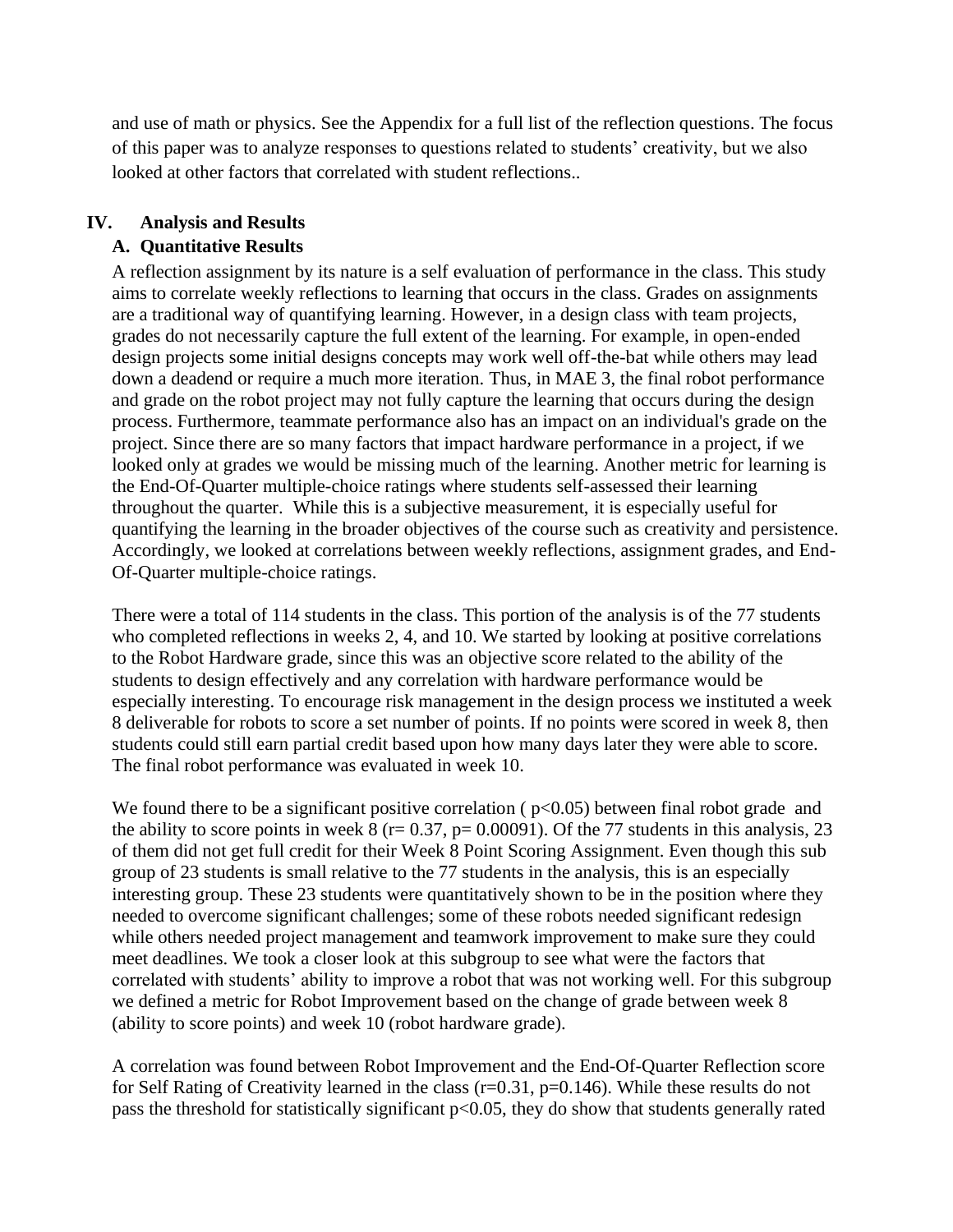their creativity learned as higher also had a higher robot improvement. These results are plotted in Figure 1 (fewer than 23 points visible because some points are on top of each other), with a least squares fit slope of 8.6 robot grade percent increase per Likert scale creativity rating. Robot Improvement in the subgroup was significantly correlated with an improvement in their final oral presentation grade  $(r=0.52, p=0.01)$ , indicating that students who improved their robots were able to convey their achievements well.



## Figure 1: Robot Improvement Grade vs Self Rating of Creativity

Other quantitative correlations included one within the End-Of-Quarter ratings which showed a statistically significant positive correlation between a self rating of the amount of creativity learned and ability to overcome obstacles  $(r=0.75, p=2.7E-15)$ . Another one was the amount of text characters written in the week 4 reflection which showed a statistically significant positive correlation to the grade on a students final report on their robot  $(r=0.35, p=0.001)$ . This correlation indicates a predictive ability between week 4 and week 10.

Another comparison done was between U.S. domestic students (62 students) with international students (15 students). Correlations are shown in the table below, and it should be noted that interpretations of this analysis are limited given that we do not know each student's level of English proficiency. International students had a shorter average length of their reflections, as quantified by the average number of characters in free response sections. For international students whose first language is not English, comfort-level with reflective writing may have impacted the length of their responses. Writing conventions across cultures also vary and could have impacted student responses. However, international students did rate the amount learned from the reflections (3.6/5) as much higher than the domestic students (2.6/5). Key comparison results between domestic students and international students is shown in the table below.

| Compare Domestic( $n=62$ )to International( $n=15$ ) | Domestic | International |
|------------------------------------------------------|----------|---------------|
| Wk4AdditionalCommentsTextLength                      | 88.48    | 2.00          |

#### **Table 1: Comparing Domestic and Foreign National Students**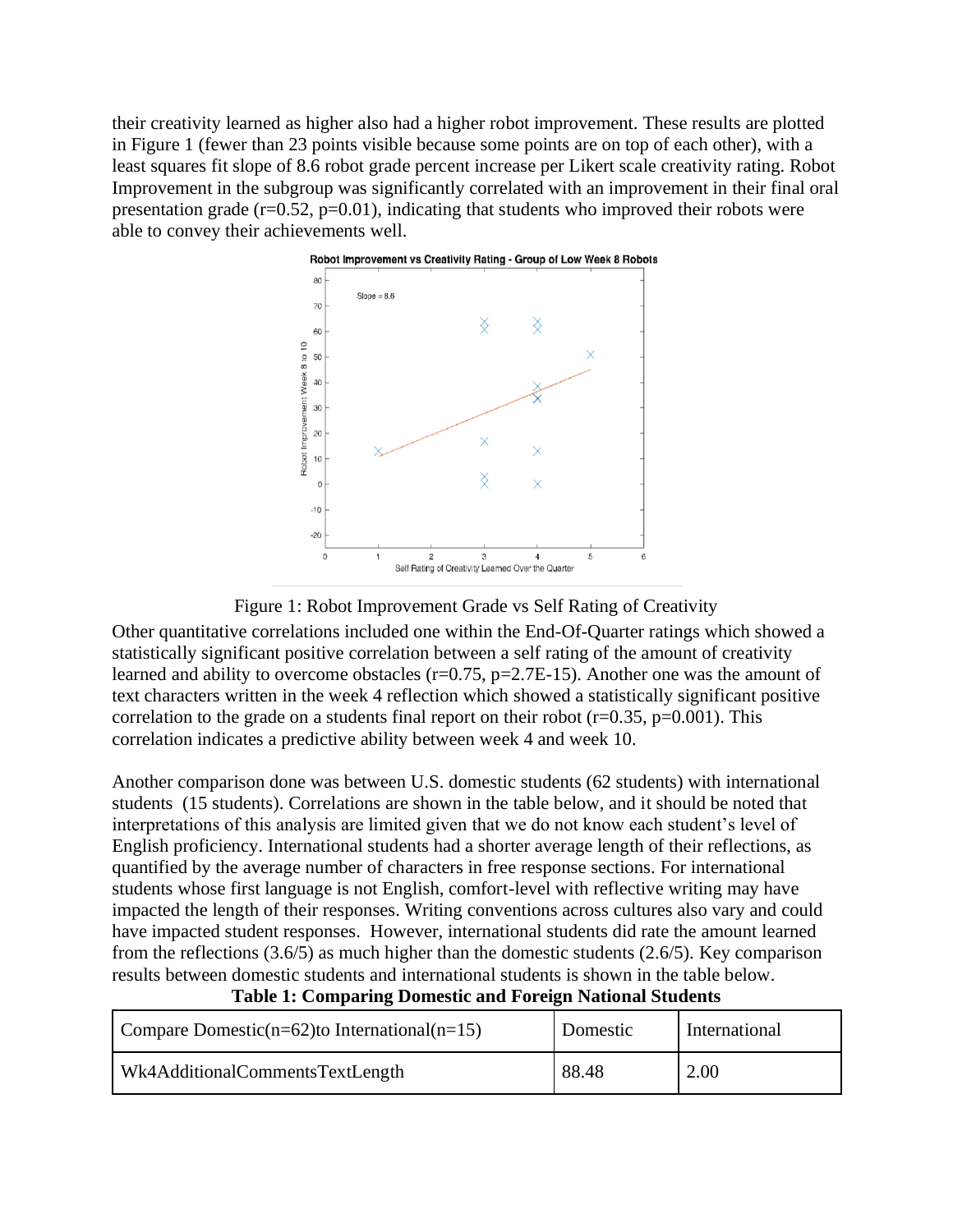| Wk10AdditionalCommentsTextLength       | 149.94 | 24.50  |
|----------------------------------------|--------|--------|
| Wk2AdditionalCommentsTextLength        | 123.79 | 59.57  |
| Wk2CombinedTextLength                  | 399.58 | 212.54 |
| Wk2WeekDescribeCreativityTextLength    | 217.31 | 118.08 |
| QtrWhatWouldYouDoDifferentlyTextLength | 228.15 | 131.60 |
| Wk2DescribeEngineeringTheoryTextLength | 130.90 | 77.42  |
| Wk4CombinedTextLength                  | 325.27 | 203.70 |
| Wk10WeekDescribeCreativityTextLength   | 125.48 | 79.50  |
| Wk4DescribeEngineeringTheoryTextLength | 187.98 | 122.30 |
| <b>QtrLearnedFromReflectionNum</b>     | 2.60   | 3.40   |

# **B. Qualitative Data Analysis and Results of Free Responses**

In the weekly reflection survey, one of the questions students were asked to respond to was, "Describe any creative breakthroughs or creative blocks that you became aware of this past week. Do you know what helped your creativity?" For this study we analyzed responses for the start of the course (week 2), the end of the individual project and start of the team project (week 4), and the end of the course (week 10). To analyze student responses to this question, we used the qualitative research tool, ATLAS.ti, to code the reflection responses. Using grounded theory guidelines (Charmaz, 2005; Strauss & Corbin, 1990), we identified similarities across responses and created open codes. A total of 100 cases were coded, and as larger themes emerged, we linked the open codes with larger axial codes– three related to creative blocks and four related to creative breakthroughs. To ensure reliability, two members of our research team first coded independently and then reviewed each other's work. We identified discrepancies, clarified meanings, and agreed on each code. Findings from this analysis are discussed below and shown in the table.

|  |  | <b>Table 2: Text Analysis Codes</b> |  |
|--|--|-------------------------------------|--|
|--|--|-------------------------------------|--|

| Axial Codes   | <b>Supporting Open Codes</b>                                                                                  |
|---------------|---------------------------------------------------------------------------------------------------------------|
| Ability* (41) | Experience lack(20)<br>Idea generation/creativity lacking (13)<br>Difficulty of task (4)<br>Uncertainty $(4)$ |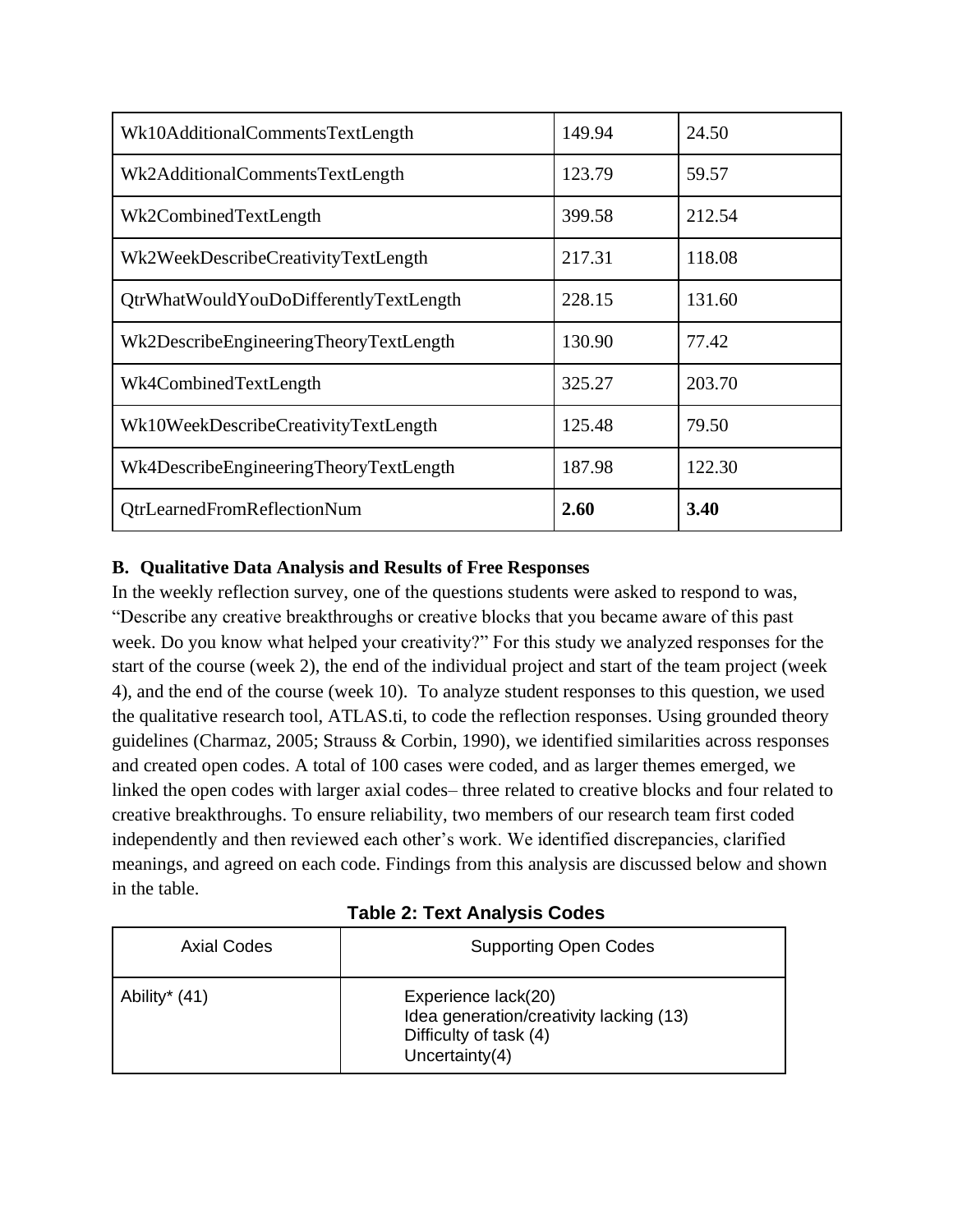| Self blocked* (12)        | Emotional response (7)<br>Blaming (5)                                                                                                                         |
|---------------------------|---------------------------------------------------------------------------------------------------------------------------------------------------------------|
| Constraints* (11)         | Time $(6)$<br>Assignment constraints (5)                                                                                                                      |
| Course Design** (72)      | Learning tasks (21)<br>Learning with/from peers (15)<br>Course materials (13)<br>Opportunity for creativity (12)<br>Personalized project (7)<br>Deadlines (4) |
| Self** (39)               | Persistence (26)<br>Attitude (10)<br>Asking for help (3)                                                                                                      |
| External Resources** (13) | Examples (10)<br>Internet (3)                                                                                                                                 |
| Creative Process** (23)   | Reflection (6)<br>Simplicity (6)<br>Workspace/workplace (5)<br>Seeing possibilities in other objects (4)<br>New perspective (2)                               |

\*Related to describing challenges and blocks

\*\*Related to overcoming challenges

# **Theme 1- Creativity blocked by ability**

A noticeable theme when analyzing student responses, is that many felt their ability was a major block for their creativity. At the start of the class, this lack of ability manifested itself heavily in students being inexperienced, particularly with using software tools, such as AutoCAD and Autodesk Inventor. A number of students commented on how their lack of experience with the software affected their ability to make creative designs for their pendulum clocks. One student wrote:

"My Thursday section was the first time I ever was exposed to 3D engineering software. It was a completely new tool to me that made me reconsider how I can look at designs. I feel that my creativity is still limited due to my inexperience with Inventor and AutoCAD so far."

Another student reflected:

"In terms of designing objects online, I'm still getting accustomed to inventor. The instruction we received in section made it seem really intuitive, but designing projects on our own time proved a bit more challenging. There are just a lot of rules and steps to insure that designs are fully dimensioned and constrained, but i think that will just improve with experience and time."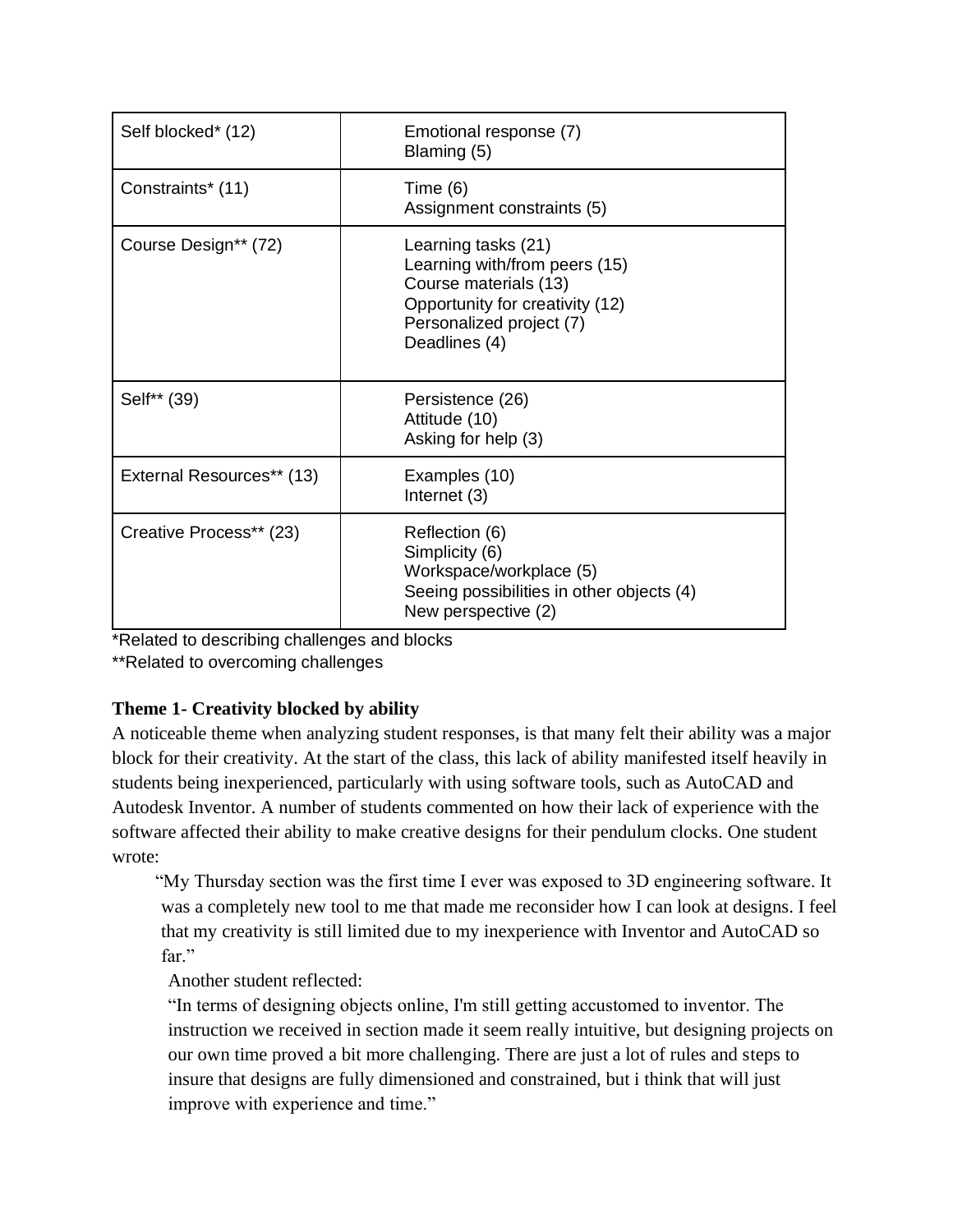Other students reflected on how their lack of experience limited their ability to execute creative designs, as one student explained:

"Coming up with a design for the pendulum was a struggle. I felt like what I had designed previously was too simple or incorrect for the assignment based on what I had seen in examples and from other classmates."

Another student wrote:

"I need to know more fundamentals design principles in order to be more creative."

In addition, a large number of students described their creative block as an inability to generate ideas. They described their struggle to come up with new ideas, both in terms of coming up with a sufficient quantity of ideas, as well as in coming up with an idea they considered to be of sufficient quality or complexity. When describing the process of coming up with design sketches for the robot contest, one student wrote:

"I thought I had two pretty good sketches that were good ideas. However, I had creative blocks for the other two sketches as I was unsure of how to change up the design drastically. All my sketches were a bit similar to each other because I had trouble thinking of other ideas."

Another student reflected:

"I had issues coming up with alternative ideas for grabbing the lightsaber parts for the robot design. I had one idea and a few variations of it that I liked, but I couldn't come up with any other ideas."

Finally, many students described the difficulty in the tasks and their uncertainty in the design process.

## **Theme 2- Creativity blocked by self**

A second theme that emerged when students described their creative blocks, was one of being self-blocked. Salient in a number of these reflections was a significant emotional response, including fear, sadness, a lack of confidence, and frustration. There were also a number of students who had a tendency to assign blame, typically aimed towards a lack of sleep. A few representative examples are as follows:

"My fear was holding me back from being confident enough to take charge and think out of the box."

"I wish I could draw better so I could convey my ideas more effectively."

"Blocks on the four drawings, big time. As usual, being tired doesn't help the process one bit."

## **Theme 3- Creativity blocked by constraints**

The final theme relating to blocks in students' creativity revolved around various constraints they encountered. These constraints included both time constraints, as well as constraints in the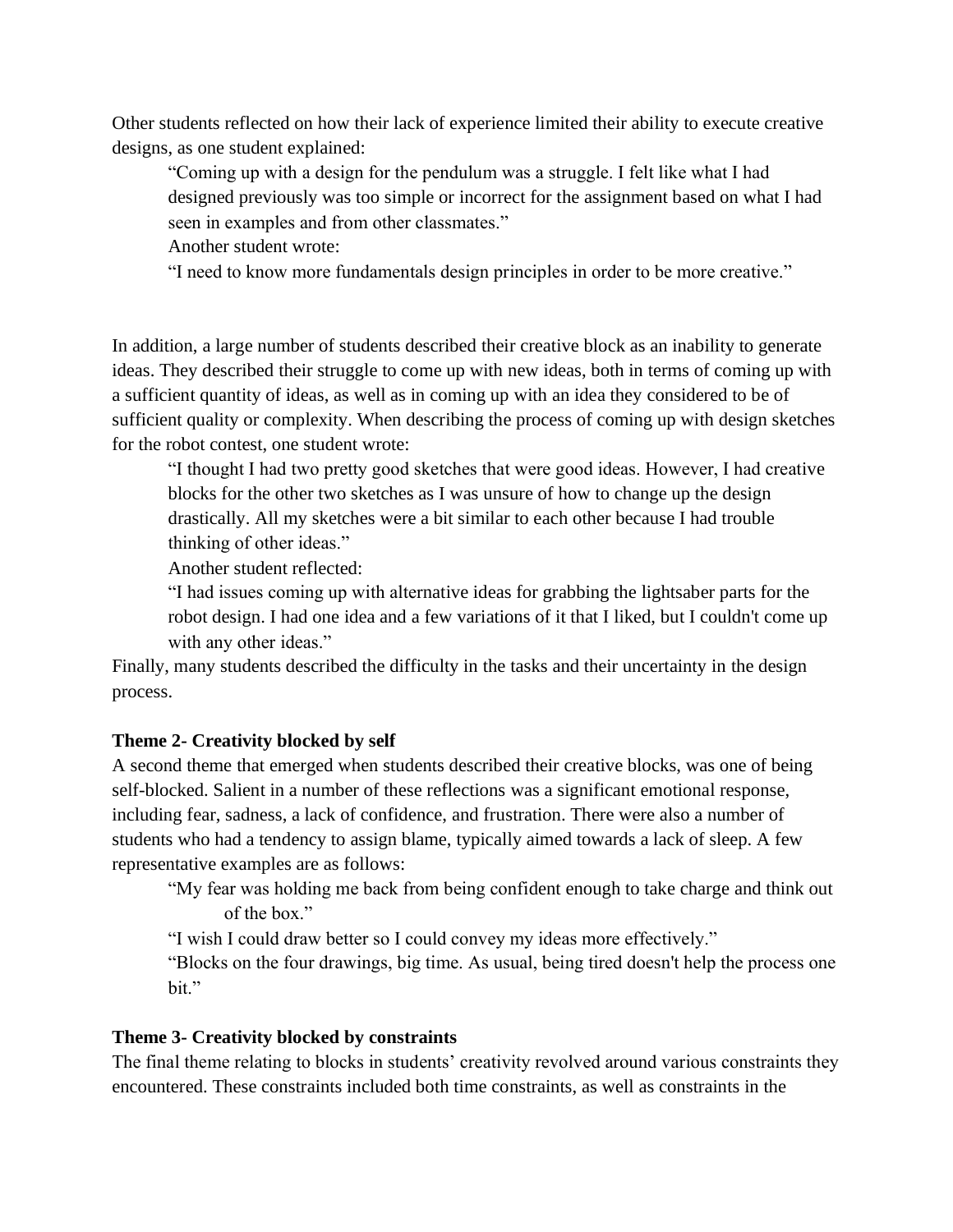assignment. Students felt that these external constraints prevented them from fulfilling their creative potential. As two students explained:

"My ability to be creative feels constrained by the time, tools, and material available, as well as the desired functionality of the end product."

"A creative block that we encountered this week was that the robot chassis had to be cut in a certain area in order to be able to pick up and drop pieces from and onto platforms without preventing movement."

## **Theme 4: Course design helped with creative breakthroughs**

While there were several aspects of course design that students indicated encouraged creative breakthroughs, learning with and from peers was highlighted most frequently. Working with peers through the brainstorming process, learning from and being inspired by their projects and ideas, and communicating effectively with peers helped them gain new insights, as described in the following:

"Meeting a classmate and seeing his professional work inspired me to think harder on my clock project. If he can do it, so can I."

"Creative breakthroughs we had this week was new ideas for creating a new drive train for our robot. Our creativity was helped by being surrounded by other teams and other robots with different ideas."

Regarding the importance of effective communication, another student wrote:

"We needed to figure out a way to create balance in our robot. Brainstorming

together/throwing out ideas in a non-judgmental environment helped a lot." Students also noted how various learning tasks incorporated into the course, such as learning new tools and using them in a meaningful way contributed to their creative breakthroughs.

"Though this may be the first week of class, my creative breakthrough comes from being able to sketch and design my own pendulum for the clock project as I decided to hand sketch and create my own raccoon pendulum by noting the significant features of the animal. With this in mind, I was able to create a raccoon pendulum using complex arches, lines, and circles that I've picked up from this course in AutoCAD."

Some students also described how opportunities for open-ended solutions and customizations, which are intended parts of the course design, contributed to their creative breakthroughs:

"I had a creative breakthrough when the lab tutor mentioned extra credit for being creative with the pendulum design. This led to me to think of a design that no one probably has done before: an infinity mirror pendulum. What helped my creativity was the opportunity provided to personalize the pendulum design."

## **Theme 5: Creativity breakthroughs can be self-induced**

Oneself appeared as a theme for both a cause of creative blocks, as well as a cause for creative breakthroughs. In the case of breakthroughs, many students describe a similar pattern of struggling, pushing through, and ultimately figuring out a solution. Often they write about how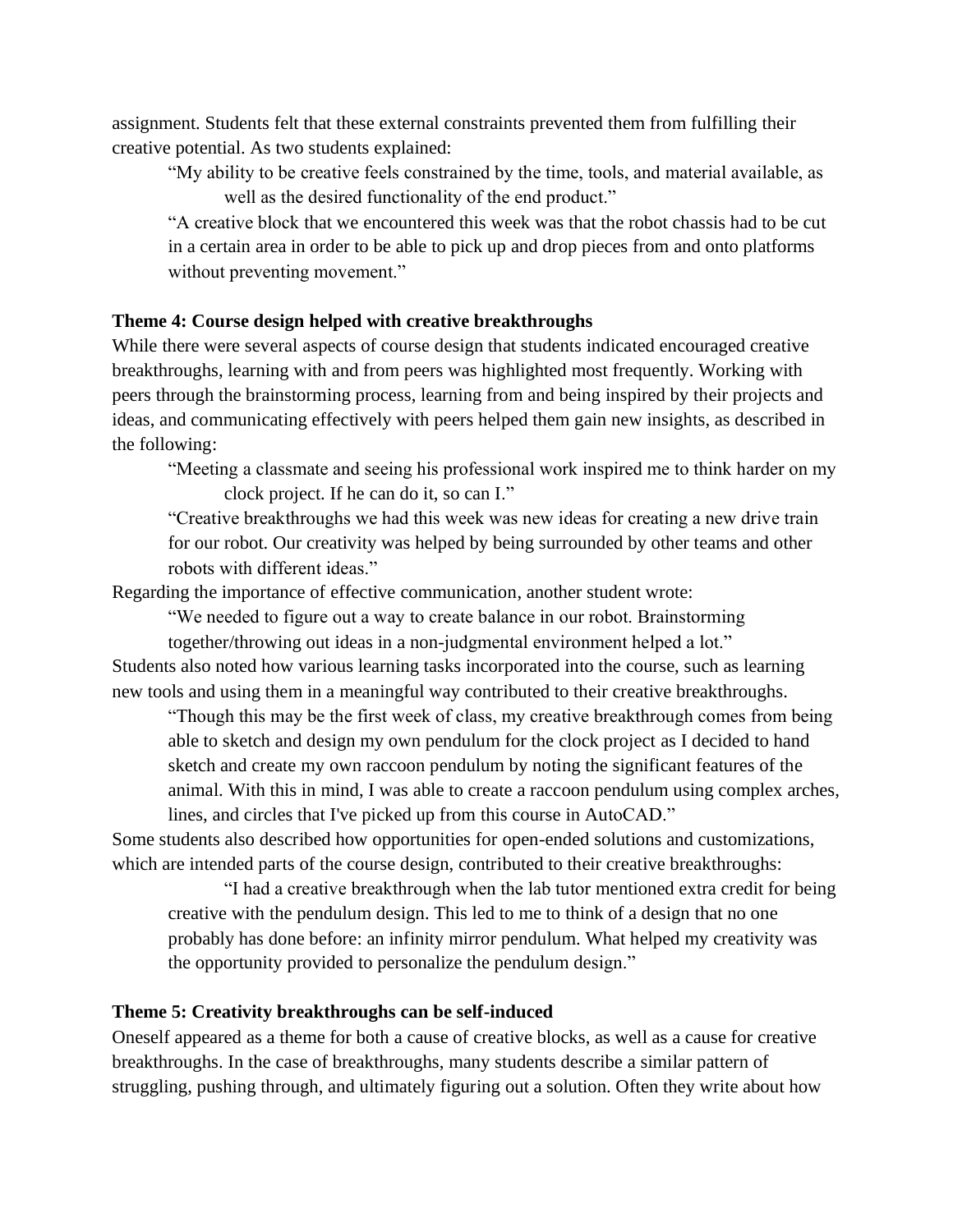this process takes a very long time. The idea of overcoming challenges and being persistent is one of the experiential learning objectives of the course, and the reflection responses help elucidate student development in this area. One student articulated this idea particularly well:

"I discovered that there is almost always a way to fix things if you just take a second to think about it or ask for help when I made a small mistake when fabricating my clock and when I wanted to make my clock work on just one nut. Thus, consulting the TAs and taking time to think things through (and not panicking) helped me to conquer these challenges."

Another noticeable self-induced attitude that appeared in multiple responses, was to just have fun with the assignment and to try to enjoy it. This outlook appeared to help some students overcome initial frustration with creative blocks. As one student wrote:

"I had a hard time beginning my design for my pendulum, but once I started I began to enjoy the process and I ended up making a simple but significant design to something that defines me. I think I was able to do this because I thoroughly enjoyed what I was doing."

#### **Theme 6: External resources helped with creative breakthroughs**

The open-ended nature of the course projects, along with the competition structure, encourages students to be creative in their design concepts. Many students find that related examples– in particular, examples from previous students, shown in class, or found online– can help them overcome creative blocks. Typically students discuss how these examples help to inspire them when they are stuck. One student reflected on the experience of designing the customized component of the pendulum clock:

"Past pendulums and examples inspired my design and showed me how creative I could get with the pendulum."

It is interesting to see that not only can examples help directly inspire designs, but they can help students understand the extent to which they can use their imagination to be original. Another student wrote about how examples can be helpful for getting a sense of what already exists versus what would be new or novel:

"Considering preexisting designs for grabbing objects, then considering what designs I don't see was helpful in getting over that initial hump of no ideas."

Finally, some students found that the examples did not need to be directly related to what they were trying to make, but instead any clever mechanical design could be helpful in overcoming creative blocks:

"Shopping in the bestbuy is one of the effective ways for me to help my creativity since there are several mechanical designs to help me to come up with some ideas."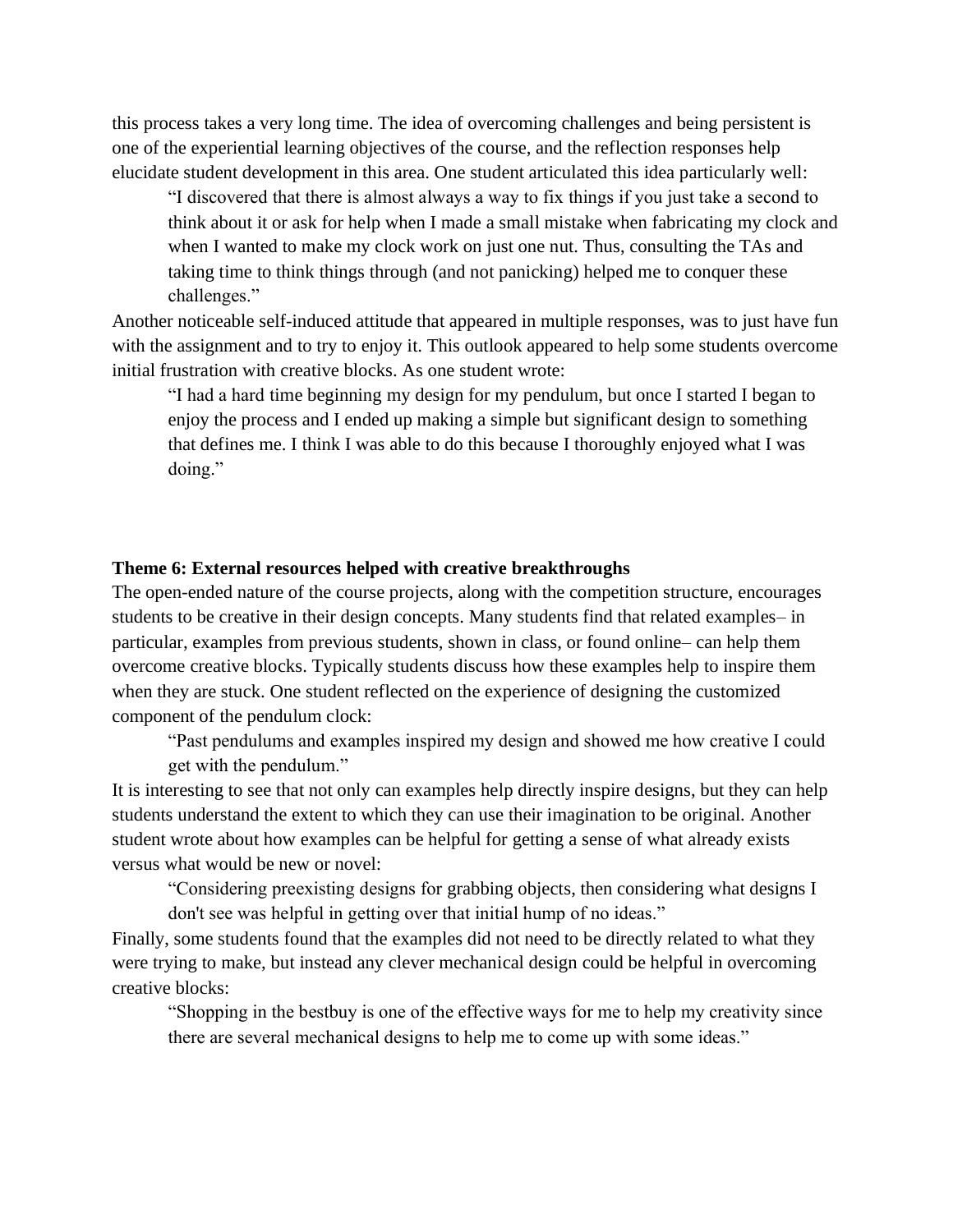## **Theme 7: The creative process helped with creative breakthroughs**

In writing about what helped their creativity, a number of students described elements that are a part of the creative process. For example, students described the need to take a step back or take a break from their designs in order to reflect. Once they came back to their designs at a later time, they were able to overcome initial creative blocks. This reflection process was described by some students as follows:

"Taking a break and then going back to my work gave me time to reflect. I had drawn a bunch of sketches for my pendulum, but I ended up making a whole new one that made me happiest."

"Taking a step back to look at the issue differently helped a lot."

Many students also described how simplicity was key for them to push past creative blocks. And others described how objects in their daily lives helped them see new possibilities for their designs. For the pendulum clock in particular, students mentioned happening upon signs, logos, stickers, and symbols that sparked new ideas right when they felt stuck. There was also a recurring theme of looking at things from a new perspective, trying to understand the problem in different ways, and sometimes thinking of a completely new direction to take. For example:

"I had issues coming up with alternative ideas for grabbing the lightsaber parts for the robot design. I had one idea and a few variations of it that I liked, but I couldn't come up with any other ideas. I got around this block somewhat by trying my best to look at the problem in different ways and looking at my surrounding for random inspiration." "I was able to find a design for a claw that fit all of the different pieces. I was able to come up with this by looking at the parts from all directions looking for similarity in shapes."

Finally, some students noted that their work environment was a big factor in helping their creativity. For some, the environment itself was inspiring, and for others, the environment seemed to help put them in the right frame-of-mind for letting their creativity flow.

"When I was creating the robot sketches, I drew each one in a slightly different environment. One was in my room when it was silent, another was in my room with people talking. Another was downstairs while everyone was playing smash." "When coming up with designs for the robot, I was in a nice environment and I was able to come up with really good ideas."

It should be noted that there is the potential to perform quantitative analysis based on the various groupings obtained from the qualitative analysis. This analysis could include comparisons on performance on critical assignments between those within one or more of the coded groups and those who are not. Due to the small sample number in many of the groups, this type of analysis proved challenging in this study and is left for future work.

## **V. Discussion and Conclusion**

One of our research questions was how do we use reflection as both a learning tool and formative assessment tool? Formative assessments are typically low-stakes or no-stakes assignments that help students assess their understanding and help faculty gauge what students are learning and where they might be struggling.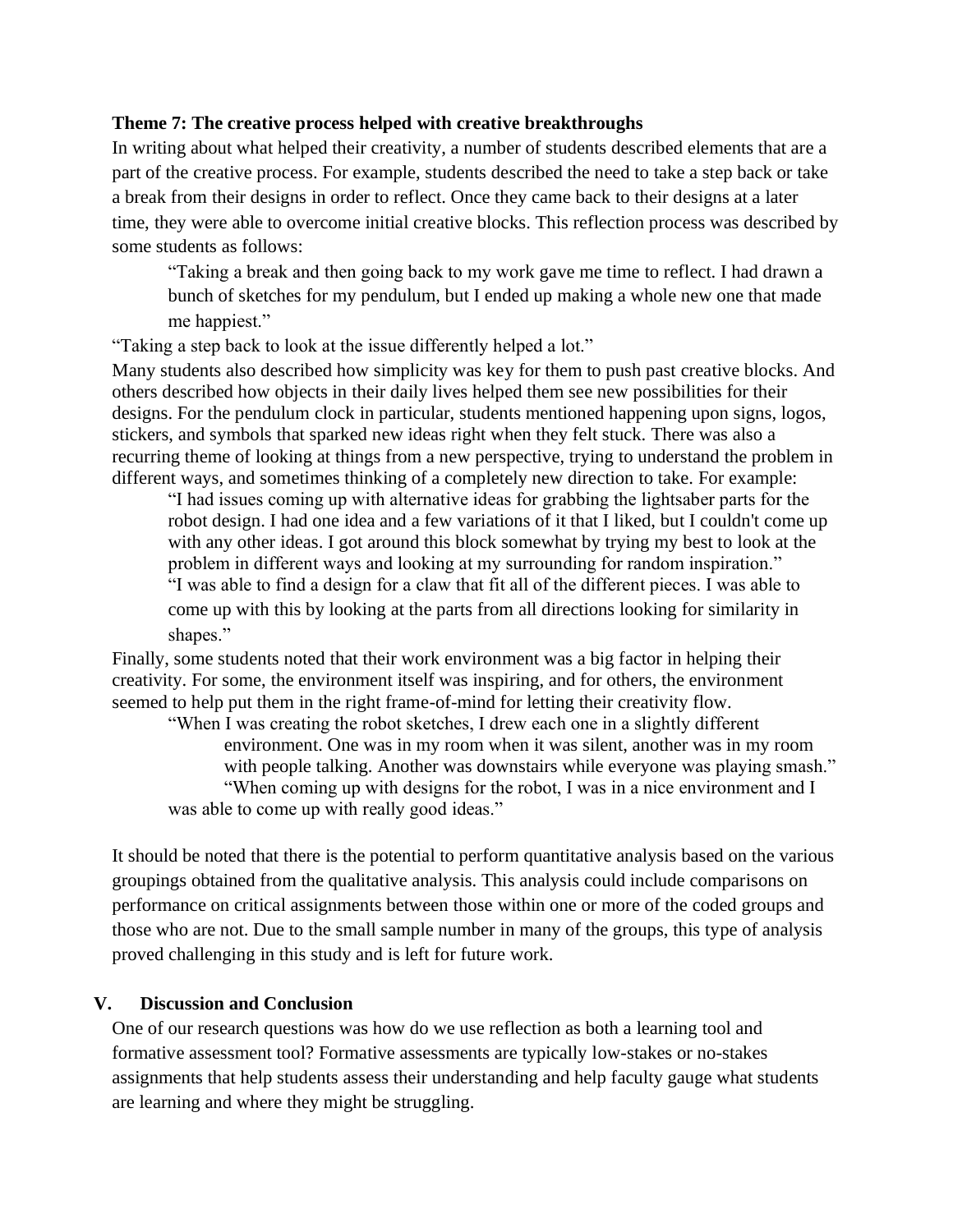The length of the free responses is displayed in Table 1, which compares domestic and international students. We see that consistently domestic students have longer reflection responses. However, the Likert scale rating for the amount learned from the reflections showed a higher rating for foreign nationals. This indicates the importance of using multiple methods of assessment to better understand student learning, as well as the significance of the content of student reflections.

The content of the reflections was analyzed through coding the responses in the categories shown in Table 2. Correlations of the reflection content are shown in Table 3 and 4. In both tables students who did not reply to the reflection question on creativity had low robot scores and clock report scores. The differences between the groups that had content relating to self-blocking relative to the content of persistence, did not show as big a difference. Further analysis and with a larger number of students, may identify additional correlations.

Additionally, we believe that student reflections could possibly improve faculty teaching. It should be noted that due to the recent rise in popularity of freshmen hands-on courses, many of the instructors of these courses did not experience such a course themselves. Accordingly, when an instructor reads students' reflections, they become more familiar with the anguish and triumph as students tackle difficult challenges early in their college experience. Accordingly, reflections by students may also end up increasing instructor familiarity and empathy for students going through the process. This topic was not addressed in this study, but is a possible future use of reflection assignments.

Regarding teaching creativity in the college classroom, and in particular in the context of this course that is taught in ten weeks, there is a tension between creating environments that allow for understanding creative tools, overcoming inhibitions, assuming frame of mind, and stimulating creative thinking (Court, 1998) and asking students to learn new tools, learn how to work as a team, and submit a working project for which they will be assigned a grade. Incorporating lowstakes assignments that allow students to learn from mistakes and failure can help alleviate this tension.

## **References**

Adams, J. L. (2019). Conceptual blockbusting: A guide to better ideas. Hachette UK.

Boud, D., Keogh, R., & Walker, D. (1985). Promoting reflection in learning: A model. In D. Boud, R.Keogh, & D.Walker, *Reflection: Turning experience into learning* (pp. 18–40). London: Kogan Page.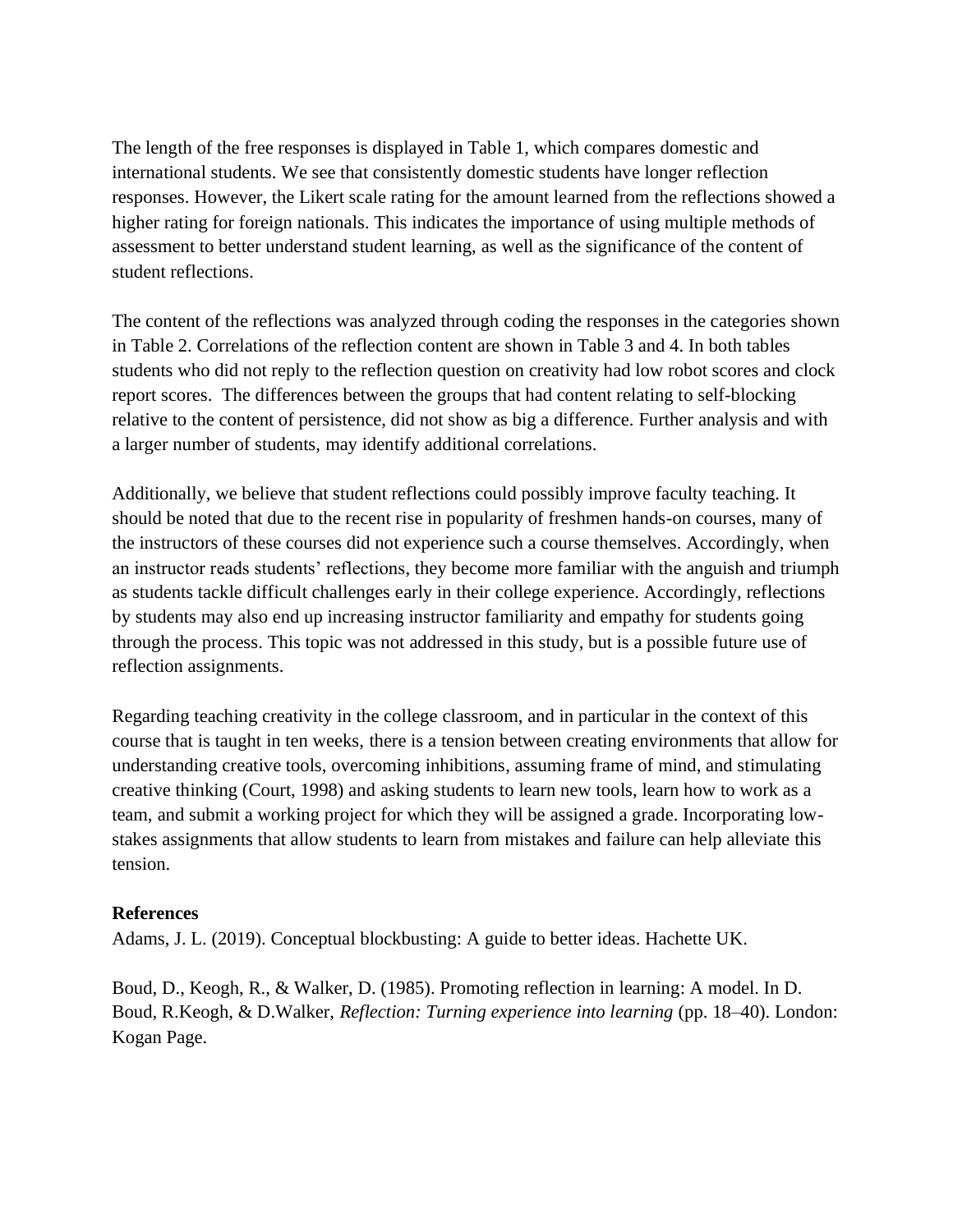Brookfield, S.D. (1990). Using critical incidents to explore learners' assumptions. In J. Mezirow & Associates (Eds.), *Fostering critical reflection in adulthood* (pp.177–193). San Francisco: Jossey-Bass.

Brookfield, S.D. (1995). Becoming a critically reflective teacher. San Francisco: Jossey-Bass. Court, A. W. (1998). Improving creativity in engineering design education. *European Journal of Engineering Education*, 23(2), 141-154.

Charmaz, K. (2005). Grounded theory in the 21st century. In N. K. Denzin & Y. S. Lincoln (Eds.), *The Sage handbook of qualitative research* (3rd ed., pp. 507-535). Thousand Oaks, CA: Sage Publications.

Cropley, D. & Cropley, A. (2005). Engineering creativity: A systems concept of functional creativity. In. J.C. Kaufman & J. Baer (Eds.), Creativity across domains: Faces of the muse (pp. 169-185). Mahwah, NJ: Lawrence Erlbaum.

Daly, S. R., Mosyjowski, E. A., & Seifert, C. M. (2014). Teaching creativity in engineering courses. *Journal of Engineering Education*, 103(3), 417-449.

Dewey, J. (1933) How we think: a restatement of reflective thinking to the educative process (2 nd ed.). Boston: D.C. Heath & Company.

Fischer, G. (1994) Turning breakdowns into opportunities for creativity. *Knowledge-based Systems*, 7, pp. 221-232.

Flavell, J. H. (1976).

Guilford, J. P. (1956). Structure of intellect. *Psychological Review*, 53, 267–293.

King, P. M. & Kitchener, K. S. (1994). Developing reflective judgment. San Francisco: Jossey-Bass

Kolb, D. A. (1984). *Experiential learning: Experience as the source of learning and development*. Englewood Cliffs, NJ: Prentice-Hall.

Kolb, A. (2014). *Experiential learning: Experience as the source of learning and development* (2nd ed.). Upper Saddle River, NJ: Pearson10

Richards, G. (1998). Stimulating creativity: Teaching engineers to be innovators. *Proceedings of the Annual Frontiers in Education Conference*, 3: 1034–1039.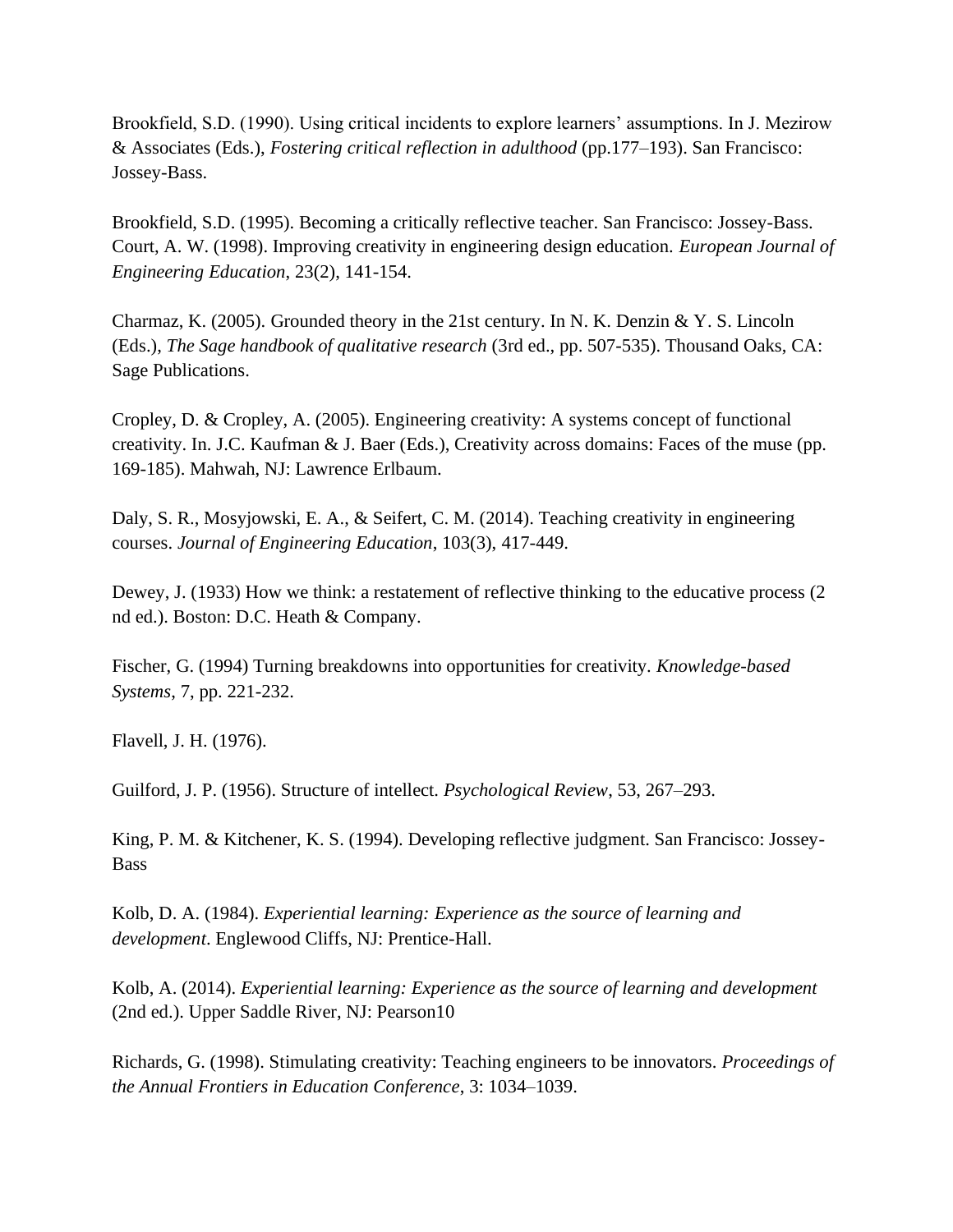Schön, D.A. (1983). The reflective practitioner: How professionals think in action. New York: Basic Books.

Scott, G., Leritz, L. E., & Mumford, M. D. (2004). The effectiveness of creativity training: A quantitative review. *Creativity Research Journal*, 16(4), 361–388.

Shah, J.J., S.M. Smith, and N. Vargas-Hernandez. 2003. Metrics for measuring ideation effectiveness. *Design Studies*, 24 (2): 111–34.

Sternberg, R. J. (2001). What is the common thread of creativity? Its dialectical relation to intelligence and wisdom. *American Psychologist, 56*(4), 360-362. doi:http://dx.doi.org/10.1037/0003-066X.56.4.360

Strauss, A. L., & Corbin, J. (1990). *Basics of qualitative research: Grounded theory.* Newbury Park, CA: Sage.

Suh, N. P. (1990). The principles of design (No. 6). Oxford University Press on Demand.

Torrance, E. P. (1966). Torrance tests of creative thinking: Norms-technical manual (Research ed.). Princeton, NJ: Personnel Press.

Treffinger, D., Isaksen, S., & Dorval, B. (2000). *Creative problem solving: An introduction* (3rd ed.). Waco, TX: Prufrock Press.

Weisberg, R. W. (1999). Creativity and knowledge: A challenge to theories. In R.J. Sternberg (Ed.), *Handbook of creativity* (pp. 226-250). Cambridge, UK: Cambridge University Press.

# Appendix

| <b>Question Type</b>                                | Question                                                                                                 | Response Type                                                              |
|-----------------------------------------------------|----------------------------------------------------------------------------------------------------------|----------------------------------------------------------------------------|
| Individual<br>questions (given<br>in Weeks $2-10$ ) | How comfortable do you feel in using the<br>CAD tools for the past week's<br>assignment?                 | 1-6 (1=very uncomfortable,<br>$5 = \text{very comfortable}, 6 = \text{NA}$ |
|                                                     | How comfortable do you feel in using the<br>Design Studio shop tools for the past<br>week's assignments? | 1-6 (1=very uncomfortable,<br>$5 = \text{very comfortable}, 6 = \text{NA}$ |

Full List of Reflection Questions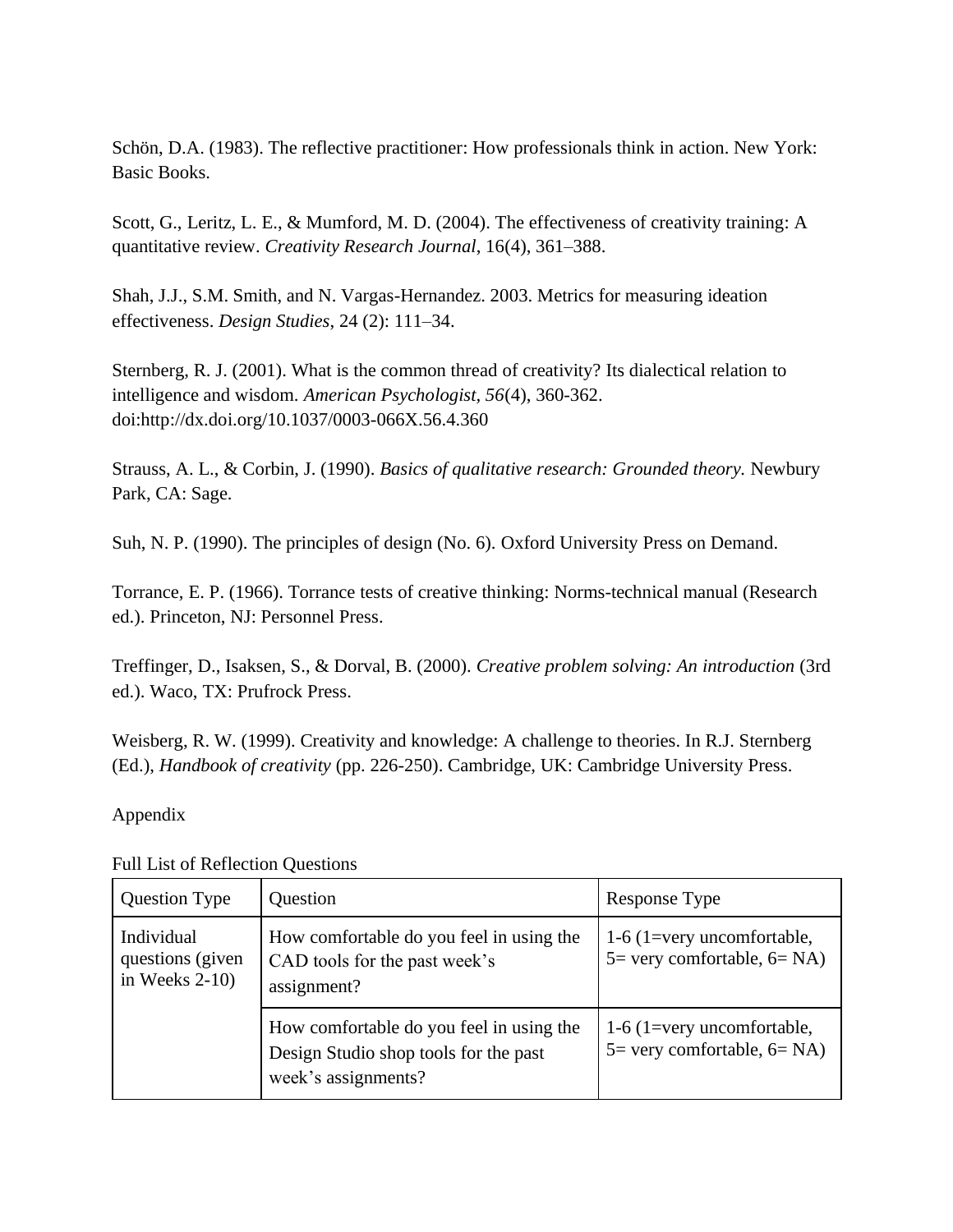|                              | Rate your effectiveness in making<br>progress on your design project this past<br>week.                                                                                             | 1-6 (1=very ineffective, $5=$<br>very effective, $6 = NA$ )               |
|------------------------------|-------------------------------------------------------------------------------------------------------------------------------------------------------------------------------------|---------------------------------------------------------------------------|
|                              | How much engineering theory did you use<br>in your project this past week?                                                                                                          | 1-6 (1=none, $5=$ very<br>significant amount, $6 = NA$ )                  |
|                              | How confident are you of the correctness<br>of your engineering analysis you did this<br>past week?                                                                                 | 1-6 (1=very unconfident, $5=$<br>very confident, $6 = NA$ )               |
|                              | How many hours did you spend outside of<br>assigned lecture and lab times for this<br>class?                                                                                        | 1 hour-15 hours (in<br>increments of 1 hour), or<br>greater than 15 hours |
|                              | To what extent do you feel included and<br>welcome in the class and lab activities?                                                                                                 | 1-6 (1=not at all, $5=$ very<br>significant amount, $6 = NA$ )            |
|                              | To what extent did the class and lab this<br>week motivate you to continue to study<br>engineering?                                                                                 | 1-6 (1=not at all, $5=$ very<br>significant amount, $6 = NA$ )            |
|                              | Describe any creativity breakthroughs or<br>creative blocks that you became aware of<br>this past week. Do you know what helped<br>your creativity?                                 | Free response                                                             |
|                              | Describe uses of math or physics theory in<br>this past week. How confident do you feel<br>that your analysis was correct?                                                          | Free response                                                             |
|                              | Any other comments you would like to<br>add? (For example: was there anything<br>that was particularly confusing this week?<br>Or anything that you found particularly<br>helpful?) | Free response                                                             |
| Teamwork<br>questions (given | How effective was the teamwork in your<br>group for the past week?                                                                                                                  | 1-6 (1=very ineffective, $5=$<br>very effective, $6 = NA$ )               |